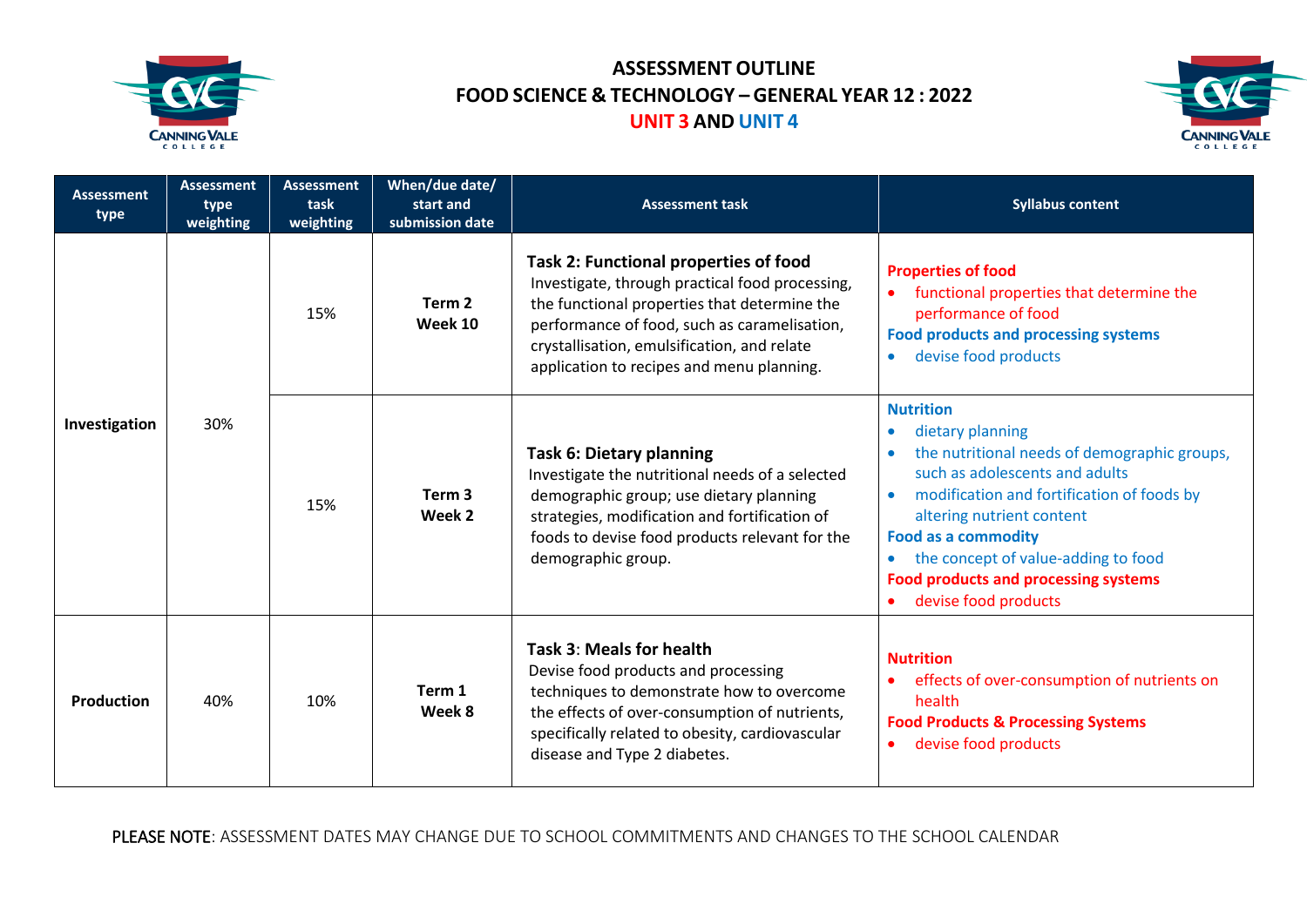



| <b>Assessment</b><br>type | <b>Assessment</b><br>type<br>weighting | <b>Assessment</b><br>task<br>weighting | When/due date/<br>start and<br>submission date | <b>Assessment task</b>                                                                                                                                                                                                 | <b>Syllabus content</b>                                                                                                                                                                                                                                                                                                                                                                                                              |
|---------------------------|----------------------------------------|----------------------------------------|------------------------------------------------|------------------------------------------------------------------------------------------------------------------------------------------------------------------------------------------------------------------------|--------------------------------------------------------------------------------------------------------------------------------------------------------------------------------------------------------------------------------------------------------------------------------------------------------------------------------------------------------------------------------------------------------------------------------------|
| <b>Production</b>         |                                        | 20%                                    | Term 1<br><b>Week 10</b>                       | Task 5: Heat and eat meals<br>Use the technology process to produce a food<br>product that demonstrates wet and dry<br>processing techniques based on a product<br>proposal.                                           | <b>Food Products &amp; Processing Systems</b><br>devise food products<br>the technology process to produce a food<br>product that demonstrates a wet processing<br>technique and a dry processing technique<br>based on a product proposal<br>evaluate the food product<br>investigate wet processing techniques and dry<br>processing techniques                                                                                    |
|                           |                                        | 10%                                    | Term <sub>3</sub><br>Week 5                    | <b>Task 8: Food preservation</b><br>Implement a variety of processing systems to<br>preserve food, noting the causes of food<br>spoilage and contamination; process food using<br>the principles of food preservation. | <b>Properties of Food</b><br>reasons for preserving food<br>causes of food spoilage and contamination<br>principles of food preservation<br><b>Food Products &amp; Processing Systems</b><br>the technology process to produce a preserved<br>$\bullet$<br>food product based on a product proposal<br>food processing techniques are used to control<br>$\bullet$<br>the performance of food<br>evaluate the preserved food product |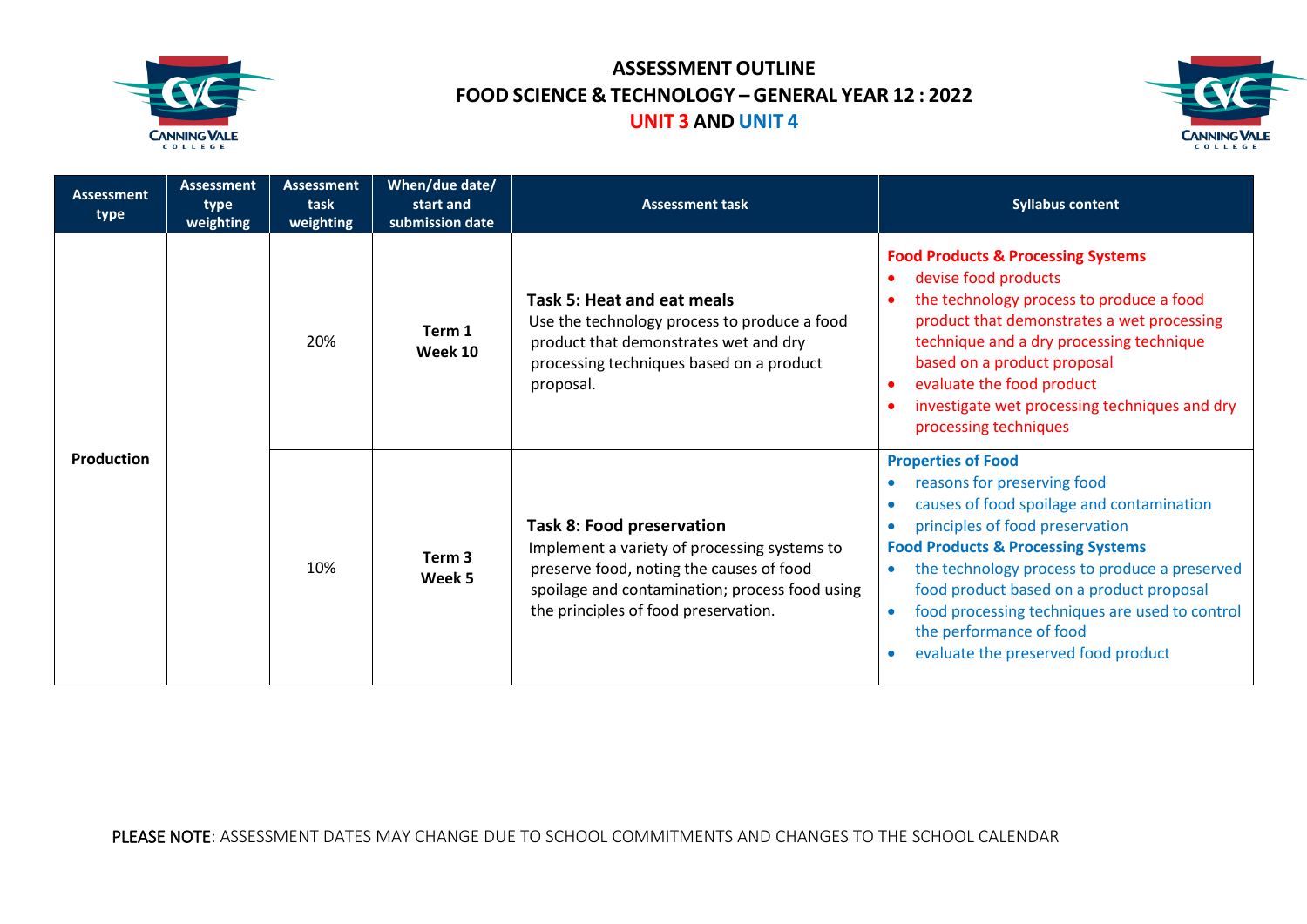



| <b>Assessment</b><br>type | <b>Assessment</b><br>type<br>weighting | <b>Assessment</b><br>task<br>weighting | When/due date/<br>start and<br>submission date | <b>Assessment task</b>                                                                                                                                                                                                                                                                                                              | <b>Syllabus content</b>                                                                                                                                                                                                                                                                                                                                                                                                                                                                                                                                                                                                                                                   |
|---------------------------|----------------------------------------|----------------------------------------|------------------------------------------------|-------------------------------------------------------------------------------------------------------------------------------------------------------------------------------------------------------------------------------------------------------------------------------------------------------------------------------------|---------------------------------------------------------------------------------------------------------------------------------------------------------------------------------------------------------------------------------------------------------------------------------------------------------------------------------------------------------------------------------------------------------------------------------------------------------------------------------------------------------------------------------------------------------------------------------------------------------------------------------------------------------------------------|
| Response                  | 15%                                    | 5%                                     | Term 1<br>Week 6                               | Task 1: Test - Nutrition for health<br>An in-class test on food sources and the role of<br>micronutrients, such as fat-soluble vitamins,<br>water-soluble vitamins and minerals for health;<br>and the effects of under-consumption of<br>nutrients on health, considering anaemia,<br>osteoporosis, malnutrition and constipation. | <b>Nutrition</b><br>food sources and role of micronutrients for<br>$\bullet$<br>health<br>effects of under-consumption of nutrients on<br>$\bullet$<br>health                                                                                                                                                                                                                                                                                                                                                                                                                                                                                                             |
|                           |                                        | 10%                                    | Term <sub>3</sub><br>Week 8                    | Task 7: Test - Laws and regulatory codes<br>An in-class test based on the regulation of food<br>safety in Australia, including the principles of<br>the HACCP system.                                                                                                                                                               | <b>Laws &amp; Regulatory Codes</b><br>role of Food Standards Australia New Zealand<br>$\bullet$<br>(FSANZ)<br><b>Australia New Zealand Food Standards Code</b><br>$\bullet$<br>for food labelling requirements<br>categories of food exempt from food labelling<br>laws<br>objectives of Food Act 2008 (WA)<br>٠<br>purpose of the Occupational Safety and Health<br>$\bullet$<br>Act 1984<br><b>Laws and regulatory codes</b><br>principles of the HACCP system<br>regulation of food safety in Australia<br>$\bullet$<br>Occupational Safety and Health Act 1984 and<br>$\bullet$<br>the rights and responsibilities of employers and<br>employees in food environments |